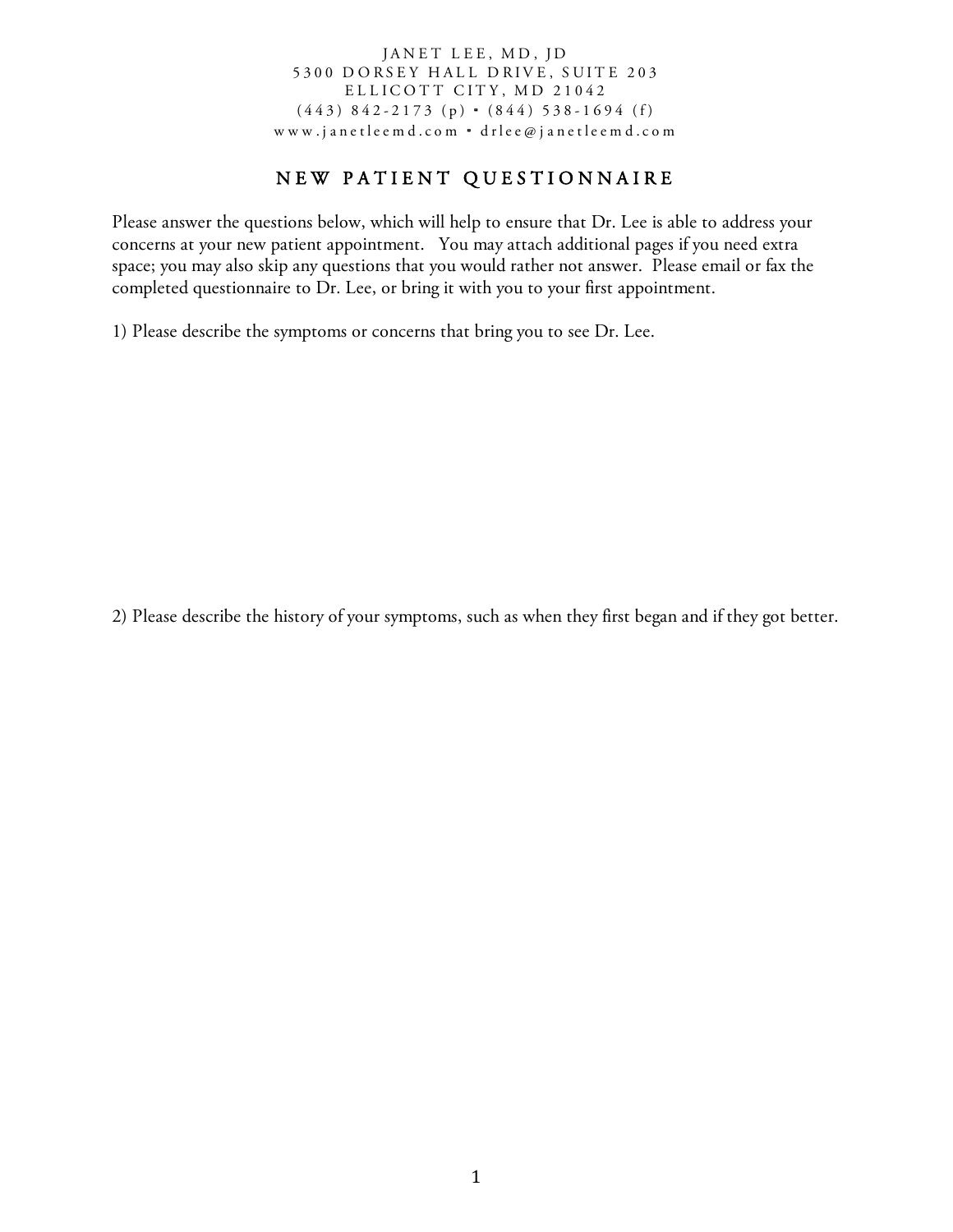JANET LEE, MD, JD 5300 DORSEY HALL DRIVE, SUITE 203 ELLICOTT CITY, MD 21042 (443) 842 - 2173 (p) ⋅ (844) 538 - 1694 (f) www.janetleemd.com ⋅ drlee@ janetleemd.com

3) Please list treatments you have received for these symptoms, including both medications and therapy, if applicable. For medications, please provide the name, dosage, and duration of treatment, if possible, as well as if the medications were helpful and if you experienced any side effects.

4) Please list your current psychiatrist and/or therapist, if applicable.

5) Have you had any inpatient psychiatric treatment? If so, please list the hospital and dates (which need not be exact).

6) Who is your primary care physician?

7) Do you have any family members with psychiatric illness or issues with alcohol or drugs? If family members have psychiatric illness, please list any medications that have been particularly helpful to them.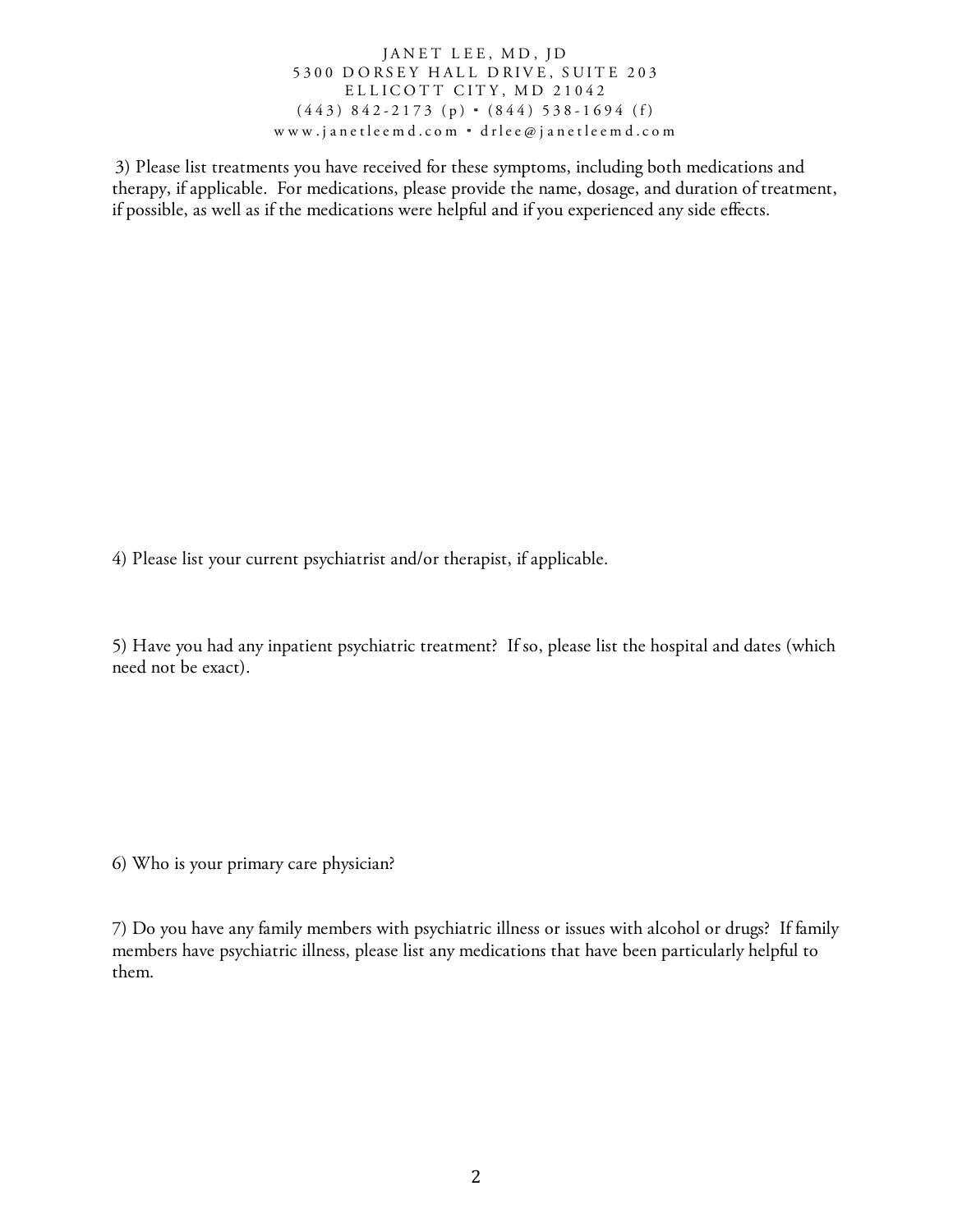## JANET LEE, MD, JD 5300 DORSEY HALL DRIVE, SUITE 203 ELLICOTT CITY, MD 21042 (443) 842 - 2173 (p) ⋅ (844) 538 - 1694 (f) www.janetleemd.com ⋅ drlee@ janetleemd.com

8) Were there any complications during your mother's pregnancy with you, or any birth complications?

9) Did you have any health or developmental problems as a young child, such as delays in walking or talking?

10) What is the highest level of education that you have received? What school did you attend? How did you do in school?

11) If you are employed outside the home, what is your current occupation?

12) Are you married or single? If you are single, are you currently in a relationship?

- 13) Where do you live? Who do you live with?
- 14) How would your friends and family describe your personality?
- 15) Have you had any trouble with the law, such as arrests or time in prison?
- 16) Do you drink alcohol? How often?